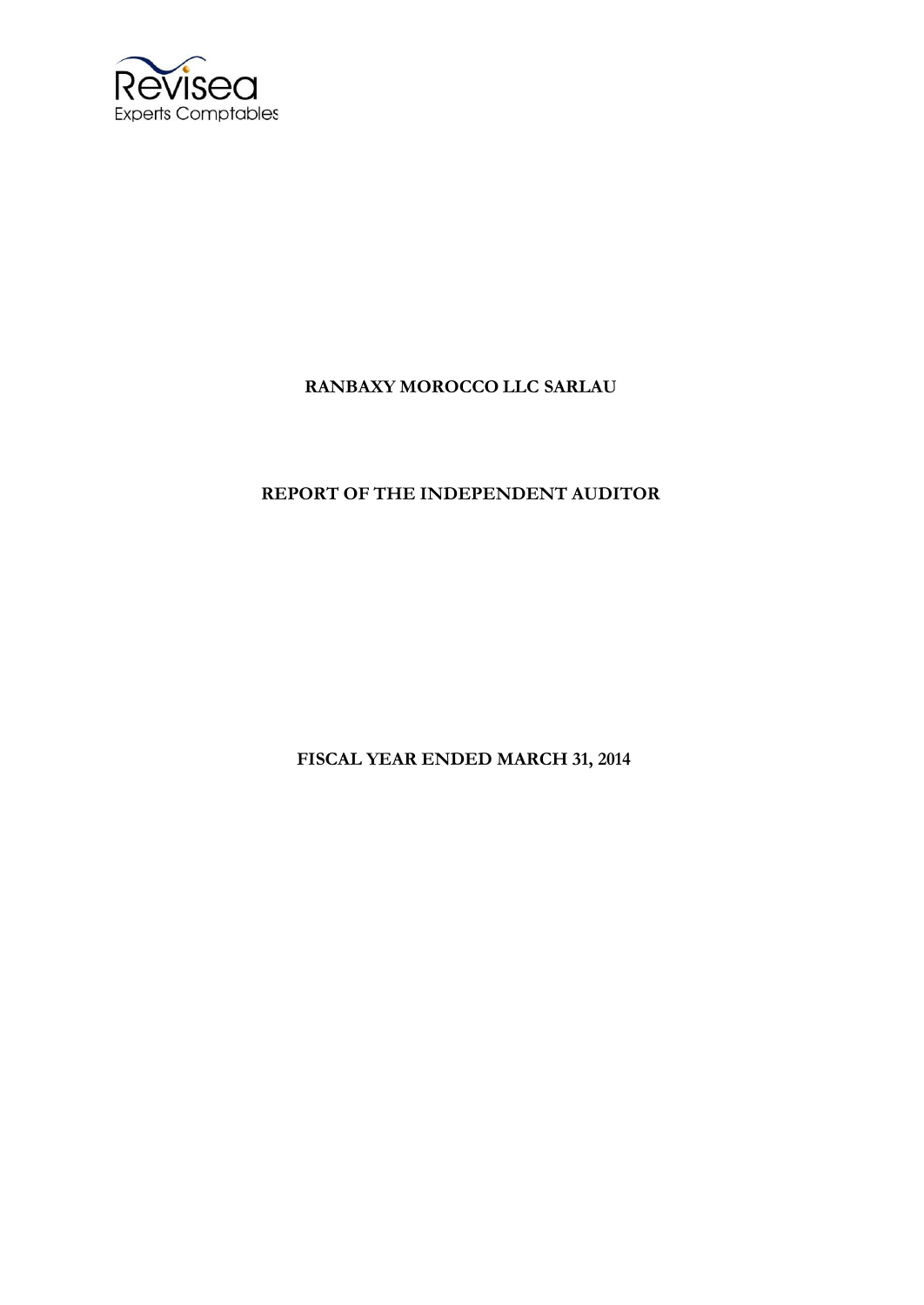

I.F. : 40390970 R.C. : 236151 CNSS : 8753156 Patente : 35546386

**Révisea Casablanca S.A.R.L** 10 rue Moussa Ibnou Noussair Etage 6, Appt 11 Gauthier, Casablanca, Maroc

Téléphone : + 212 (0) 522 278 635 Télécopieur : + 212 (0) 522 278 631

**Report of independent auditors**

**As of March 31, 2014**

#### **To the Shareholder of RANBAXY MOROCCO LLC SARLAU**

We have audited the financial statements here attached of **RANBAXY MOROCCO LLC SARLAU** which include the balance sheet, the income statement here attached for the year ended as at March 31, 2014. These financial statements show **a negative net equity of 470**  thousands of Moroccan Dirhams including a **net loss of 5.239** thousands of Moroccan Dirhams.

#### **Management's Responsibility**

Management is responsible for the preparation and fair presentation of these financial statements in accordance with generally accepted accounting principles and standards in Morocco. This responsibility includes: designing, implementing and maintaining internal control relevant to the preparation of financial statements that are free from material misstatement and making accounting estimates that are reasonable in the circumstances.

#### **Auditors' Responsibility**

Our responsibility is to express an opinion on the financial statements based on our audit. We conducted our audit in accordance with generally accepted auditing standards in Morocco. Those standards require that we comply with ethical requirements and plan and perform the audit to obtain reasonable assurance about whether the financial statements are free from material misstatement.

An audit involves performing procedures to obtain audit evidence about the amounts and disclosures in the financial statements. The procedures selected depend on the auditor's judgment, including the assessment of the risks of material misstatement of the financial statements. In making those risk assessments, the auditor considers internal control relevant to the entity's preparation of the financial statements in order to design audit procedures that are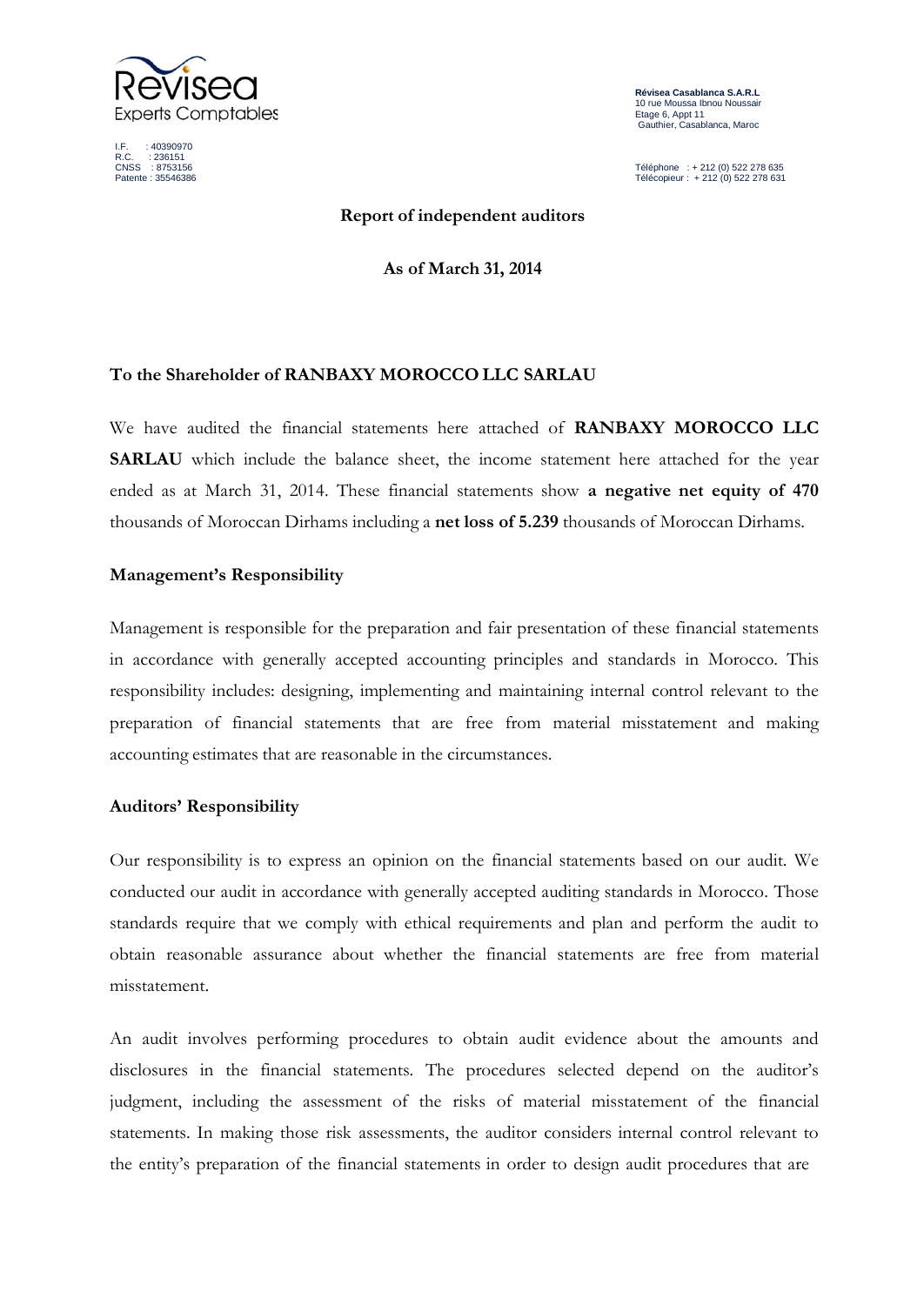

appropriate in the circumstances but not for the purpose of expressing an opinion on the effectiveness of the entity's internal control. An audit also includes evaluating the appropriateness of accounting policies used and the reasonableness of accounting estimates made by management, as well as evaluating the overall financial statements presentation.

We believe that the audit evidence that we have obtained is sufficient and appropriate to provide a reasonable basis for our audit opinion.

#### **Opinion on the financial statements**

In our opinion the financial statements mentioned in the first paragraph above give, in all there significant aspects, a fair view of the financial situation of the company **RANBAXY MOROCCO LLC SARLAU** as at March 31, 2014 as well as the result of its operations for the year then ended, in accordance with Moroccan accounting standards.

Without disputing the above opinion, we bring to your attention the following situation.

- Subsequent to the decision of the sole shareholder dated  $26/03/2014$ , the closing date of the accounts of Ranbaxy Morocco LLC SARLAU is no longer the 31 of December but the 31 of March. This year being the first time this change is applied, the financial statements here attached comprise 15 months of activity from January 2013 to March 2014, whereas the comparative period comprise 12 months of activity from January 2012 to December 2013.
- We bring your attention to article 86 of the law 5-96 (Law on LLCs) according to which the shareholder has decided on April,  $20<sup>th</sup>$  2012 not to liquidate the company and to continue operations despite the negative equity. Therefore, and according to the same law, the shareholder has proceeded to an increase of capital of **11 435 thousands** of Moroccan dirhams to clear the situation with respect to year ended December,  $31<sup>st</sup> 2011$ .
- The balance sheet and the profit and loss account as at March 31, 2014 have been prepared assuming that **Ranbaxy Morocco LLC SARLAU** will continue its operations despite the negative equity of **469 thousands** of Moroccan Dirhams. The management of the company considers that the shareholder will continue to provide the necessary support to Ranbaxy Morocco LLC SARLAU so that it will be able to continue operations.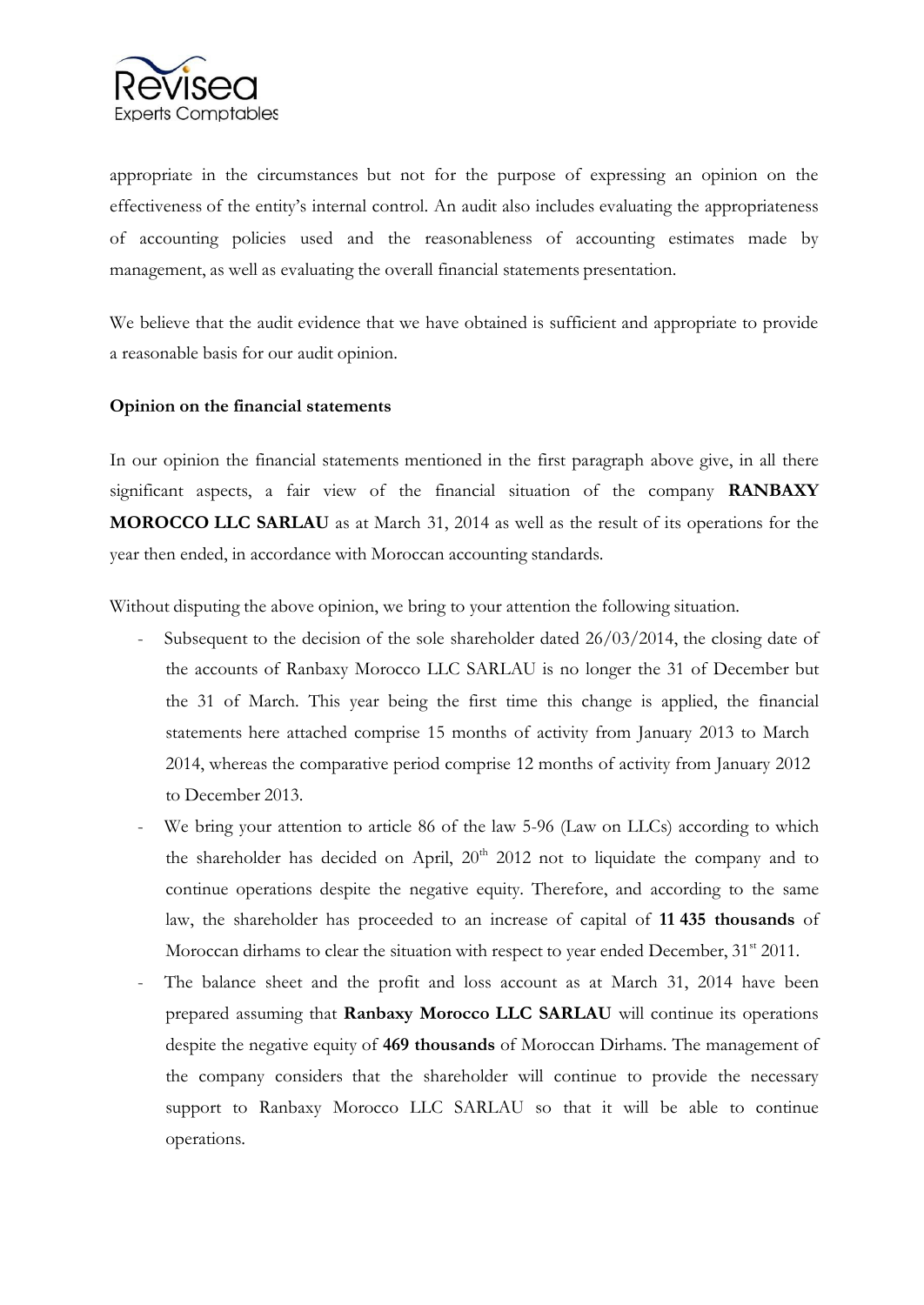

- As of March,  $31<sup>st</sup>$  2014 equity has become negative which brings the company in the same situation as December,  $31^{st}$  2011 with respect to article 86 of the law 5-96 (Law on LLCs). Consequently, the shareholder must decide within 3 months of the decision which approves accounts here attached whether the company should be liquidated. If the shareholder decides the company should not be liquidated, he must, before the year ended March,  $31<sup>st</sup>$  2015, either reduce share capital by the amount of losses, or create reserves through earnings or an increase of capital, so that equity becomes at least equal to one fourth (25%) of share capital.

#### **Casablanca, 02 May 2014**

## **THE INDEPENDENT AUDITOR**

Chakib Zaari

Réviséa Casablanca SARL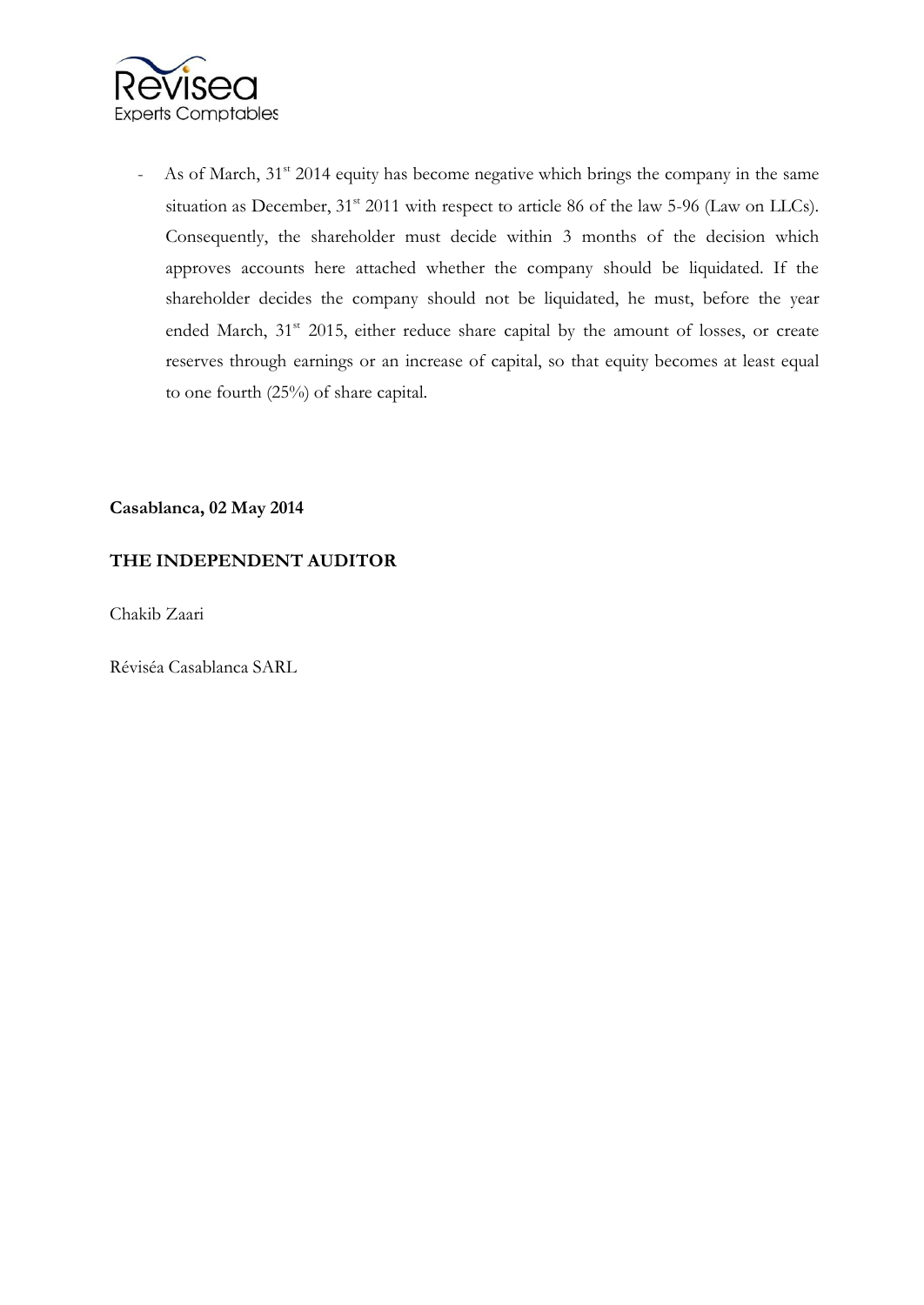#### **RANBAXY MOROCCO LLC** SOCIETE A RESPONSABILITE LIMITEE D'ASSOCIE UNIQUE Au capital de 800.000,00 Dirhams Siège social : 169 Bd Hassan I Casablanca R.C Casablanca 231.541 – Identifiant fiscal 40256039

#### **MANAGEMENT REPORT**

-Fiscal Year 2013

Sir,

The present Management Report has been established in conformity with the provisions of the law 5-96 relating in particular to limited liability companies and to the bylaws of the company in order to present you the activities of the company during the second fiscal year ended on December  $31<sup>st</sup>$  2013, results of these activities and its economic outlook in view to submit to your approval the balance sheet and the annual accounts.

## **1- ANALYSIS AND COMMENTS REGARDING THE ACTIVITIES**

During the year, the company strengthened its market presence in Morocco pharmaceutical market led by strong growth in business of its existing products. The company is now ranked  $57<sup>th</sup>$  in the private pharmaceutical market of Morocco as per IMS Dec 2013. Further the company launched two new brands - Viarect (Sildenafil) and Cilentra (Escitalopram) in market in proceeded with the local manufacturing of Viarect , Ceroxim and Ceruvin using its plant.

During the year, the company got Market Authorizations for 6 brands from Ministry of Health – Baxmune (Mycophenolate), Femolet (Letrozole), Ranozyp (Olanzapine), Ranpirole (Ropinorole), Romilast (Monteleukast) and Ran-Simva (Simvastatin). All the brands will launched after pricing approval in next financial year.

The company also won tender from Ministry of health for its entire Anti-retrovirals range in Morocco of MAD 8,541,900.00 INR 60,537,916, thereby developing its position as one of the leading pharmaceutical companies in Morocco for supply of essential medicines to Ministry of Health

Capital increase of MAD 11,435,300 INR 83,347,668 by converting RNBV loan to equity

The losses incurred during 2013 are MAD 4,517,495.73 INR 32,016,270 which leads the accumulated loss to MAD 11,983,151.59 INR 84,926,659 funded by equity and loan from parent company to the tune of 4,899,920 USD, MAD 40,311,641.84 INR 293,816,631.

We ask you to approve the annual accounts of fiscal year ended on December  $31<sup>st</sup> 2013$  as they are presented to you which show a accumulated loss of MAD 11,983,151.59 INR 84,926,659.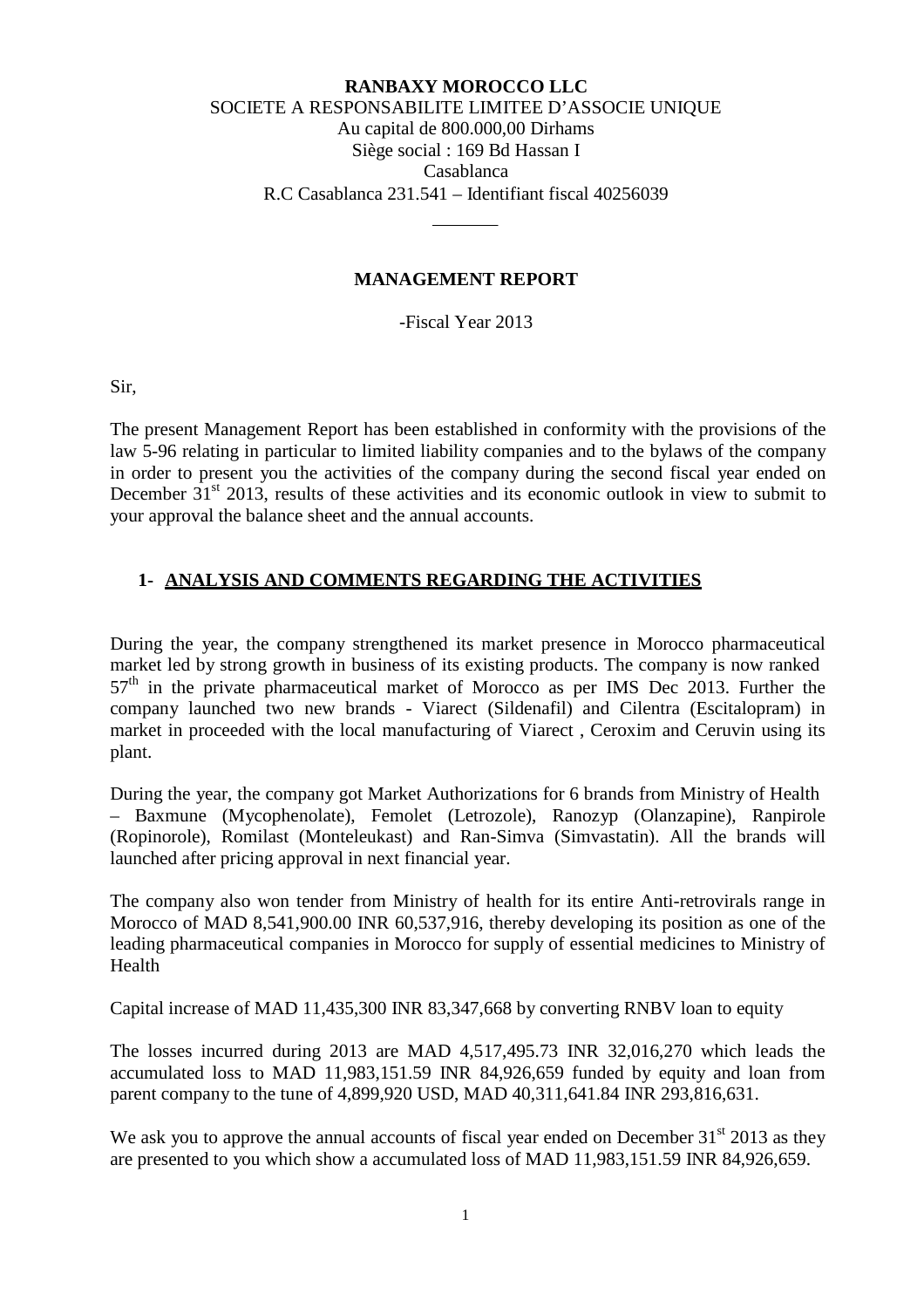## **2- EXAMINATION OF ANNUAL ACCOUNTS AND RESULTS**

Hereinafter we present to you in details the summary of financial statements of the fiscal year ended on December  $31<sup>st</sup>$  2013 which we submit for your acceptance.

Presentation rules and accounting methods of evaluation for the establishment of these documents are in compliance with the legislation in force.

In the course of fiscal year 2013

- The company has realized a turnover of MAD 42,860,256.17 INR 303,758,017;
- Total operating incomes are of MAD 51,795,663.39 INR 367,084,787;
- Total operating and administrative charges are of MAD 56,643,447.12 INR 401,441,864.78;
- Net operating income of (4,847,783.73) INR (34,357,078);
- Fiscal year ended on December  $31<sup>st</sup> 2013$  shows a loss of MAD 4,517,495.73 INR 32,016,270;

## **3- REGULATED AGREEMENTS FEGARDS TO THE ARTICLE 64 OF THE LAW 5-96**

During the fiscal year, the company has concluded with its parent company "RANBAXY (Netherlands) B.V." a loan agreement of USD 3,500,000 INR 209,580,838.

## **4- PROPOSAL OF RESULTS ALLOCATION**

We propose to decide to carry forward the loss of fiscal year ended on December  $31<sup>st</sup>$  2013 for an amount of 4,517,495.73 INR 32,016,270.

Moreover, we suggest you to decide the continuation of the company despite the existence of the losses that make the net equity of the company less than on quarter of the registered share capital.

## **5- ECONOMIC OUTLOOK**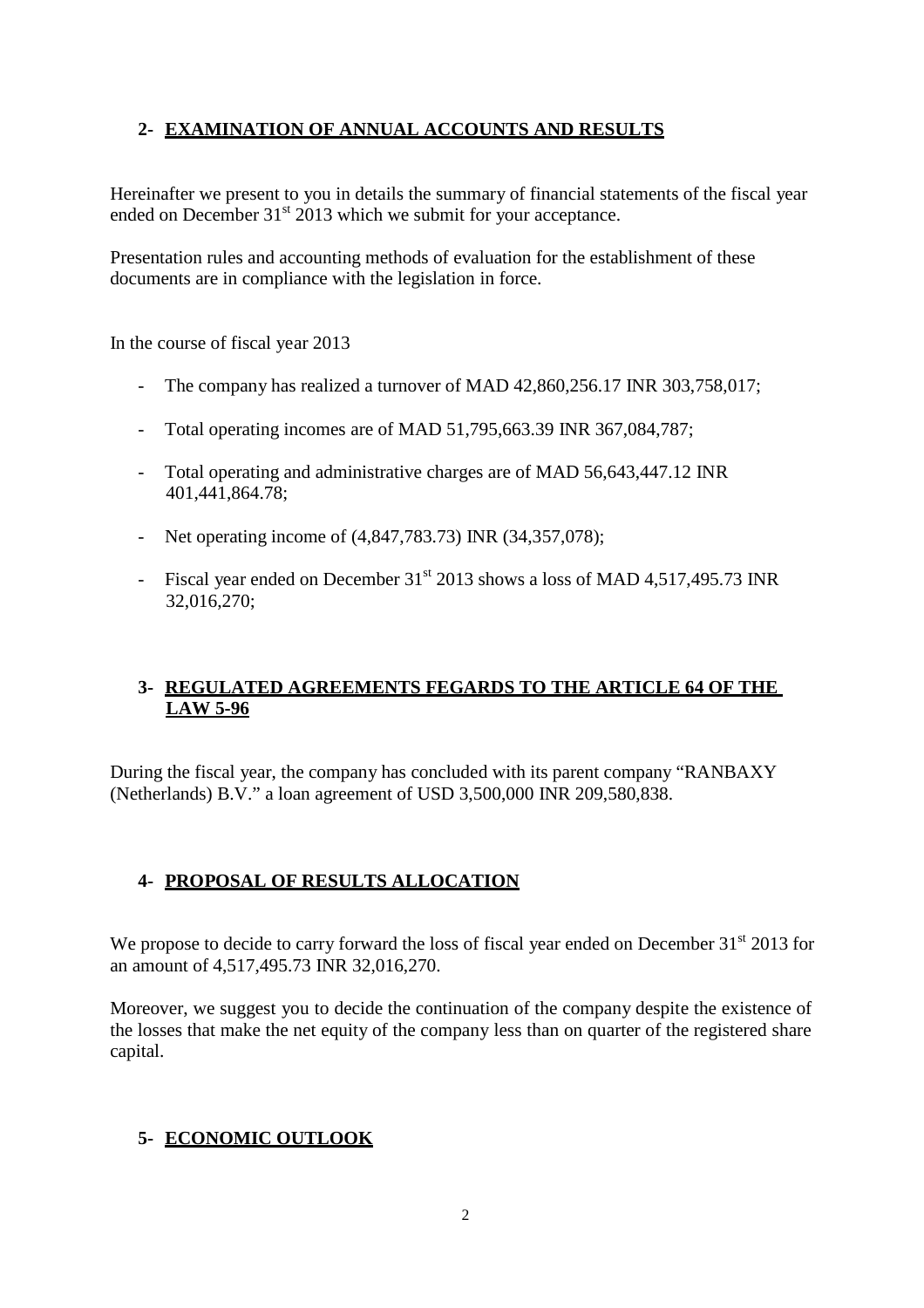In 2014/2015, the company will get more Market Authorizations which are under approval process at the ministry of Health, to increase its sales and profitability. This will allow Ranbaxy Morocco LLC to strengthen its presence in Morocco.

\*\*\*

We are staying at your disposal for any clarification requests and for any further information.

At last, we hope that you shall agree with previous elements and that you shall vote positively the following resolutions which are now presented to you.

Casablanca, April 30, 2014

A Manager

#### **Atul CHHABRA**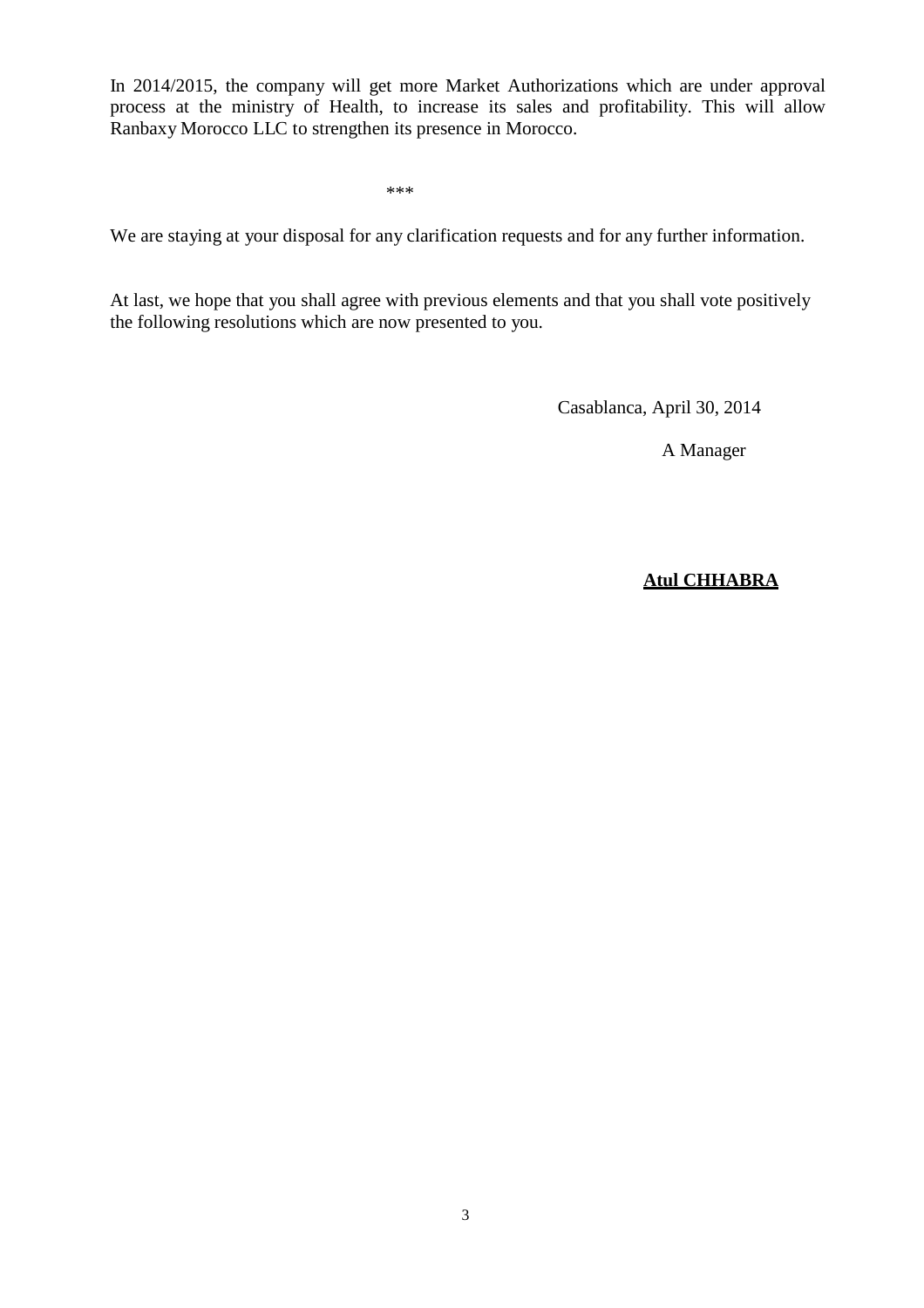#### **RANBAXY MOROCCO LLC** SOCIETE A RESPONSABILITE LIMITEE D'ASSOCIE UNIQUE Au capital de 12.235.300,00 Dirhams Siège social : 169 Bd Hassan I Casablanca R.C Casablanca 231.541 – Identifiant fiscal 40256039

#### **MANAGEMENT REPORT**

-Fiscal Year Q1 2014

Sir,

The present Management Report has been established in conformity with the provisions of the law 5-96 relating in particular to limited liability companies and to the bylaws of the company in order to present you the activities of the company during the third fiscal year ended on March  $31<sup>st</sup>$  2014, results of these activities and its economic outlook in view to submit to your approval the balance sheet and the annual accounts.

## **1- ANALYSIS AND COMMENTS REGARDING THE ACTIVITIES**

During the year, the company strengthened its market presence in Morocco pharmaceutical market led by strong growth in business of its existing products. The company is now ranked  $57<sup>th</sup>$  in the private pharmaceutical market of Morocco as per IMS March 2014.

During the quarter, the company got Market Authorizations for 3 brands from Ministry of Health – Corpril (Ramipril), Oxovasin (Sodium Chloride), Adosine (Didanozine). All the brands will launched after pricing approval in next financial year.

Capital increase on  $26<sup>th</sup>$  of March 2014 of MAD 11 435 300 INR 83,347,668 by converting RNBV loan to equity

The losses incurred during Q1 2014 are MAD 721,688.33 INR 5,114,727 which leads the accumulated loss to MAD 12,704,839.92 INR 90,041,382 funded by equity to the tune of USD 1 497 192,00 MAD 12,235,300.00 INR 89,178,571 and loan from parent company to the tune of 3,499,968 USD , MAD 28,608,738.43 INR 208,518,498.

We ask you to approve the annual accounts of fiscal year ended on March  $31<sup>st</sup> 2014$  as they are presented to you which show a accumulated loss of MAD 12,704,839.92 INR 90,041,382.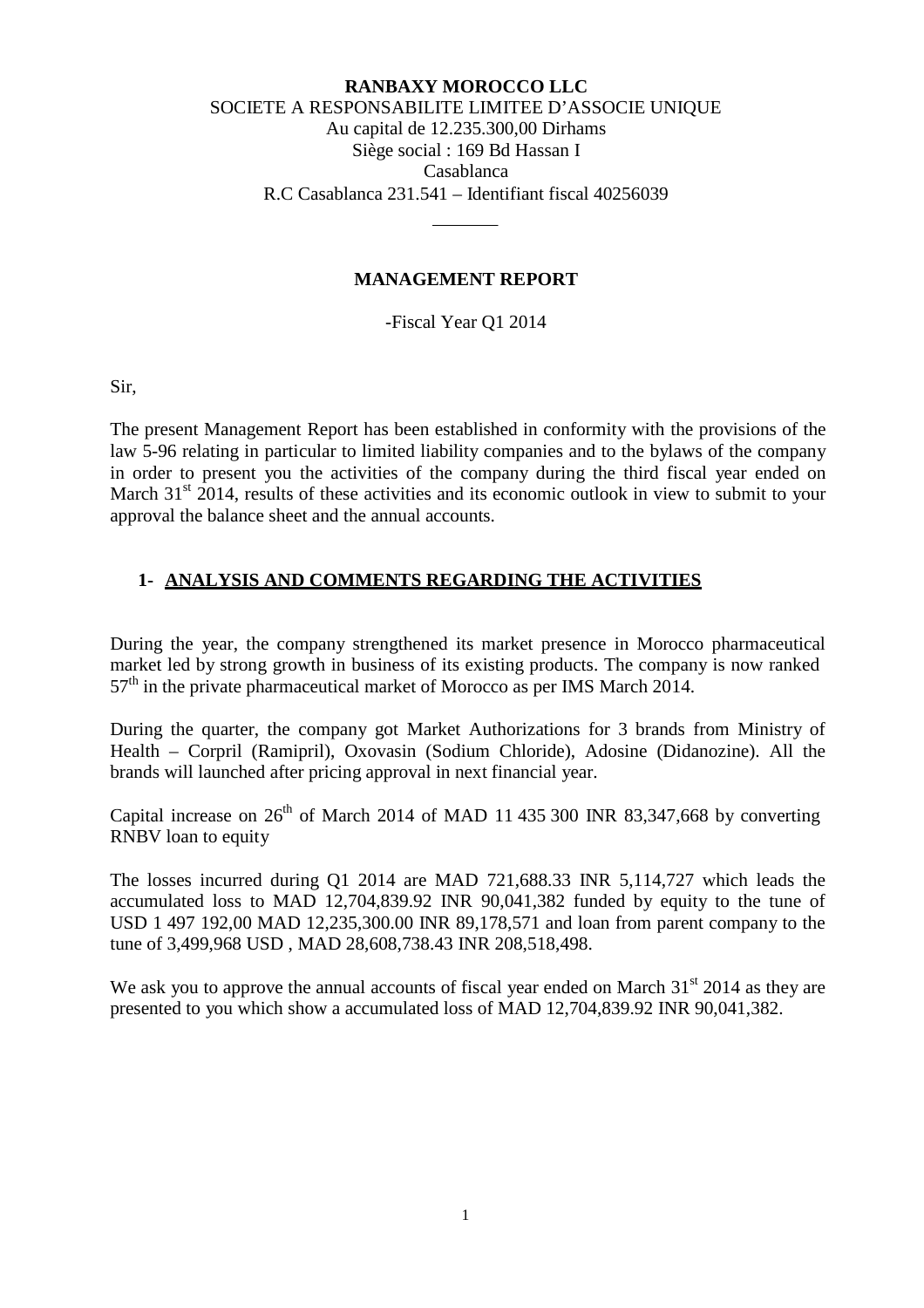## **2- EXAMINATION OF ANNUAL ACCOUNTS AND RESULTS**

Hereinafter we present to you in details the summary of financial statements of the fiscal year ended on March  $31<sup>st</sup>$  2014 which we submit for your acceptance.

Presentation rules and accounting methods of evaluation for the establishment of these documents are in compliance with the legislation in force.

In the course of fiscal year Q1 2014

- The company has realized a turnover of MAD 12,015,451.61 INR 85,155,575;
- Total operating incomes are of MAD 12,792,749.71 INR 90,664,420;
- Total operating and administrative charges are of MAD 13,581,407.84 INR 96,253,776;
- Net operating income of MAD (788,658.13) INR(5,589,356);
- Fiscal year ended on March 31<sup>st</sup> 2014 shows a loss of MAD 721,688.33 INR 5,114,727;

## **3- REGULATED AGREEMENTS FEGARDS TO THE ARTICLE 64 OF THE LAW 5-96**

During the fiscal year, the company did not conclude any regulated agreement with the mother company.

## **4- PROPOSAL OF RESULTS ALLOCATION**

We propose to decide to carry forward the loss of fiscal year ended on March  $31<sup>st</sup>$  2014 for an amount of MAD 721,688.33 INR 5,114,727.

Moreover, we suggest you to decide the continuation of the company despite the existence of the losses that make the net equity of the company less than on quarter of the registered share capital.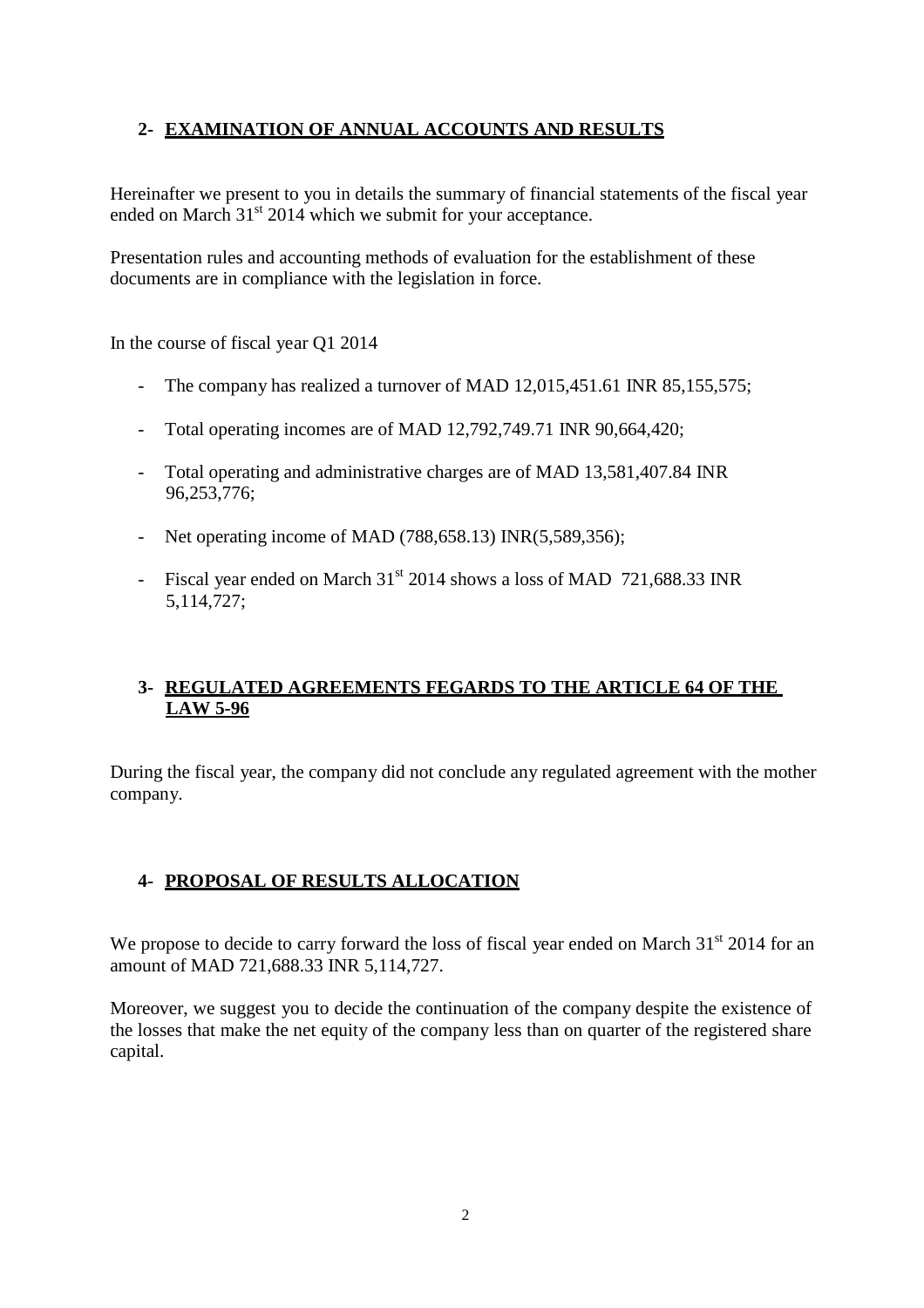# **5- ECONOMIC OUTLOOK**

In 2014/2015, the company will get more Market Authorizations which are under approval process at the ministry of Health, to increase its sales and profitability. This will allow Ranbaxy Morocco LLC to strengthen its presence in Morocco.

\*\*\*

We are staying at your disposal for any clarification requests and for any further information.

At last, we hope that you shall agree with previous elements and that you shall vote positively the following resolutions which are now presented to you.

Casablanca, April 30, 2014

A Manager

# **Atul CHHABRA**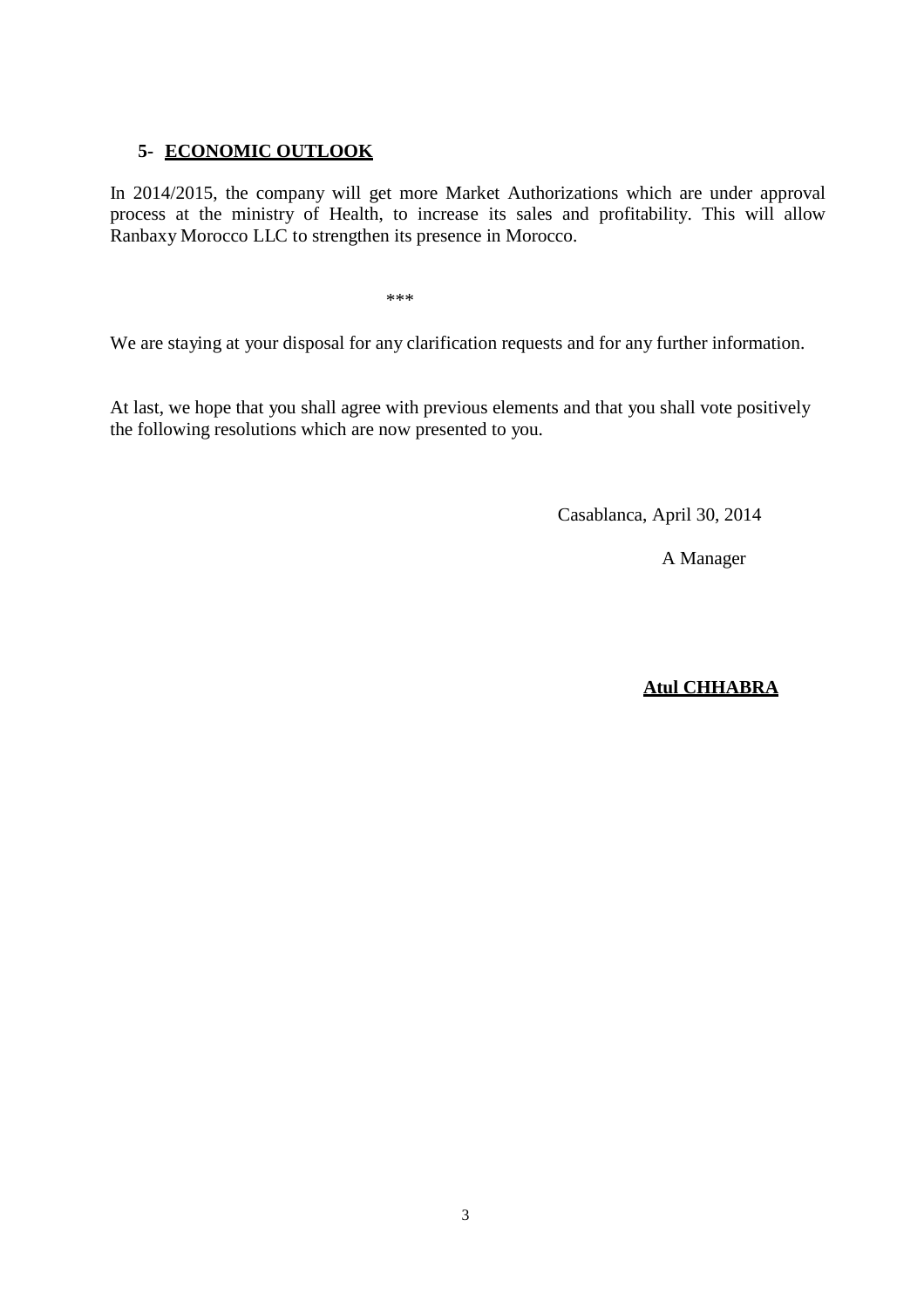# **Balance Sheet (Assets)**

#### In Moroccan Dirhams

|              | <b>CURRENT YEAR</b><br><b>ASSETS</b>                         |                     |                                        |                       | <b>PRIOR YEAR</b>    |  |
|--------------|--------------------------------------------------------------|---------------------|----------------------------------------|-----------------------|----------------------|--|
|              |                                                              | <b>Gross Amount</b> | <b>Amortisation or</b><br>depreciation | <b>Net amount</b>     | <b>Net amount</b>    |  |
|              | <b>CAPITALIZED EXPENSES (A)</b>                              | 163,353.00          | 51,870.60                              | 111,482.40            | 19,200.00            |  |
|              | Preliminary expenses                                         | 163,353.00          | 51,870.60                              | 111,482.40            | 19,200.00            |  |
| F            | Deferred expenses on several years                           | 0.00                | 0.00                                   | 0.00                  | 0.00                 |  |
| ı            | Premium of debentures refund                                 | 0.00                | 0.00                                   | 0.00                  | 0.00                 |  |
| х            | <b>INTANGIBLE FIXED ASSETS (B)</b>                           | 3,006.00            | 501.00                                 | 2,505.00              | 0.00                 |  |
| Е            | Research and development                                     | 0.00                | 0.00                                   | 0.00                  | 0.00                 |  |
| D            | Patents, Trademarks, and similar rights                      | 3,006.00            | 501.00                                 | 2,505.00              | 0.00                 |  |
|              | Goodwill                                                     | 0.00                | 0.00                                   | 0.00                  | 0.00                 |  |
| A            | Other Intangible Assets                                      | 0.00                | 0.00                                   | 0.00                  | 0.00                 |  |
| S            | <b>TANGIBLE FIXED ASSETS(C)</b>                              | 911,415.18          | 130,506.01                             | 780,909.17            | 320,932.92           |  |
| S            | Land                                                         | 0.00                | 0.00                                   | 0.00                  | 0.00                 |  |
| E            | <b>Buildings</b>                                             | 0.00                | 0.00                                   | 0.00                  | 0.00                 |  |
| T            | Industrial fixtures and equipement                           | 27,055.82           | 6,087.56                               | 20,968.26             | 24,350.24            |  |
| $\mathbf{s}$ | Transportation equipement                                    | 0.00                | 0.00                                   | 0.00                  | 0.00                 |  |
|              | Office equipment and furniture                               | 884,359.36          | 124,418.45                             | 759,940.91            | 296,582.68           |  |
|              | Other tangible fixed assets                                  | 0.00                | 0.00                                   | 0.00                  | 0.00                 |  |
|              | Tangible fixed assets in progress                            | 0.00                | 0.00                                   | 0.00                  | 0.00                 |  |
|              | LONG TERM INVESTMENTS (D)                                    | 525,572.74          | 0.00                                   | 525,572.74            | 103,955.50           |  |
|              | Long term loans                                              | 0.00                | 0.00                                   | 0.00                  | 0.00                 |  |
|              | Other financial assets                                       | 525,572.74          | 0.00                                   | 525,572.74            | 103,955.50           |  |
|              | Investments                                                  | 0.00                | 0.00                                   | 0.00                  | 0.00                 |  |
|              | Other investments                                            | 0.00                | 0.00                                   | 0.00                  | 0.00                 |  |
|              | <b>UNREALISED EXCHANGE RATE LOSSES (Non Current)</b>         | 0.00                |                                        | 0.00                  | 0.00                 |  |
|              | Unrealised exchange rate losses (from long term assets)      | 0.00                |                                        | 0.00                  | 0.00                 |  |
|              | Unrealised exchange rate losses (from long term liabilities) | 0.00                |                                        | 0.00                  | 0.00                 |  |
|              | TOTAL I (A+B+C+D+E)                                          | 1,603,346.92        | 182,877.61                             | 1,420,469.31          | 444,088.42           |  |
|              |                                                              |                     |                                        |                       |                      |  |
|              | <b>INVENTORIES (F)</b>                                       | 10,546,038.43       | 498,009.35                             | 10,048,029.08         | 4,288,316.08         |  |
| C            | Merchandises                                                 | 1,483,904.90        | 0.00                                   | 1,483,904.90          | 0.00                 |  |
| U            | Raw materials and furnitures                                 | 5,429,452.73        | 202,302.41                             | 5,227,150.32          | 2,979,809.46         |  |
| R            | Work in progress                                             | 431,572.40          | 295,706.94                             | 135,865.46            | 1,308,506.62         |  |
| R            | Intermediate and residual products                           | 0.00                | 0.00                                   | 0.00                  | 0.00                 |  |
| Е            | Finished products                                            | 3,201,108.40        | 0.00                                   | 3,201,108.40          | 0.00                 |  |
| N            | <b>CURRENT ASSETS(G)</b>                                     | 30,250,175.64       | 0.00                                   | 30,250,175.64         | 20,316,732.17        |  |
| T.           | Advances payments to suppliers and other debtors             | 552,599.91          | 0.00                                   | 552,599.91            | 21,272.09            |  |
|              | Trade accounts receivable                                    | 26,245,694.58       | 0.00                                   | 26,245,694.58         | 18,500,304.07        |  |
| A            | Personnel                                                    | 229,162.14          | 0.00                                   | 229,162.14            | 9,203.65             |  |
| ${\bf S}$    | <b>Taxes</b>                                                 | 3,185,034.01        | 0.00                                   | 3,185,034.01          | 1,657,814.84         |  |
| S            | Shareholders Current accounts                                | 0.00                | 0.00                                   | 0.00                  | 0.00                 |  |
| Е            | Others debtors                                               | 36,420.00           | 0.00                                   | 36,420.00             | 124,100.02           |  |
| т            | Deferral accounts                                            | 1,265.00            | 0.00                                   | 1,265.00              | 4,037.50             |  |
|              | <b>MARKETABLE SECURITIES (H)</b>                             | 0.00                |                                        | 0.00                  | 0.00                 |  |
|              | <b>UNREALISED EXCHANGE RATE LOSSES (I)</b>                   | 48,301.00           |                                        | 48,301.00             | 105,966.22           |  |
|              | (Current)                                                    | 0.00                |                                        | 0.00                  | 0.00                 |  |
|              | TOTAL II (F+G+H+I)                                           | 40,844,515.07       | 498,009.35                             | 40,346,505.72         | 24,711,014.47        |  |
|              |                                                              |                     |                                        |                       |                      |  |
|              | C CASH AND CASH EQUIVALENTS (Assets)                         | 17,095,833.14       | 0.00                                   |                       |                      |  |
| A            | Checks and other instruments to be cashed                    | 0.00                | 0.00                                   | 17,095,833.14<br>0.00 | 7,410,507.05<br>0.00 |  |
| S            | Cash on Bank                                                 | 17,084,132.55       | 0.00                                   | 17,084,132.55         | 7,409,620.29         |  |
| H.           |                                                              | 11,700.59           | 0.00                                   |                       | 886.76               |  |
|              | Cash on hand<br><b>TOTAL III</b>                             |                     |                                        | 11,700.59             |                      |  |
|              |                                                              | 17,095,833.14       | 0.00                                   | 17,095,833.14         | 7,410,507.05         |  |
|              |                                                              |                     |                                        | 0.00                  |                      |  |
|              | <b>TOTAL ASSETS I+II+III</b>                                 | 59,543,695.13       | 680,886.96                             | 58,862,808.17         | 32,565,609.94        |  |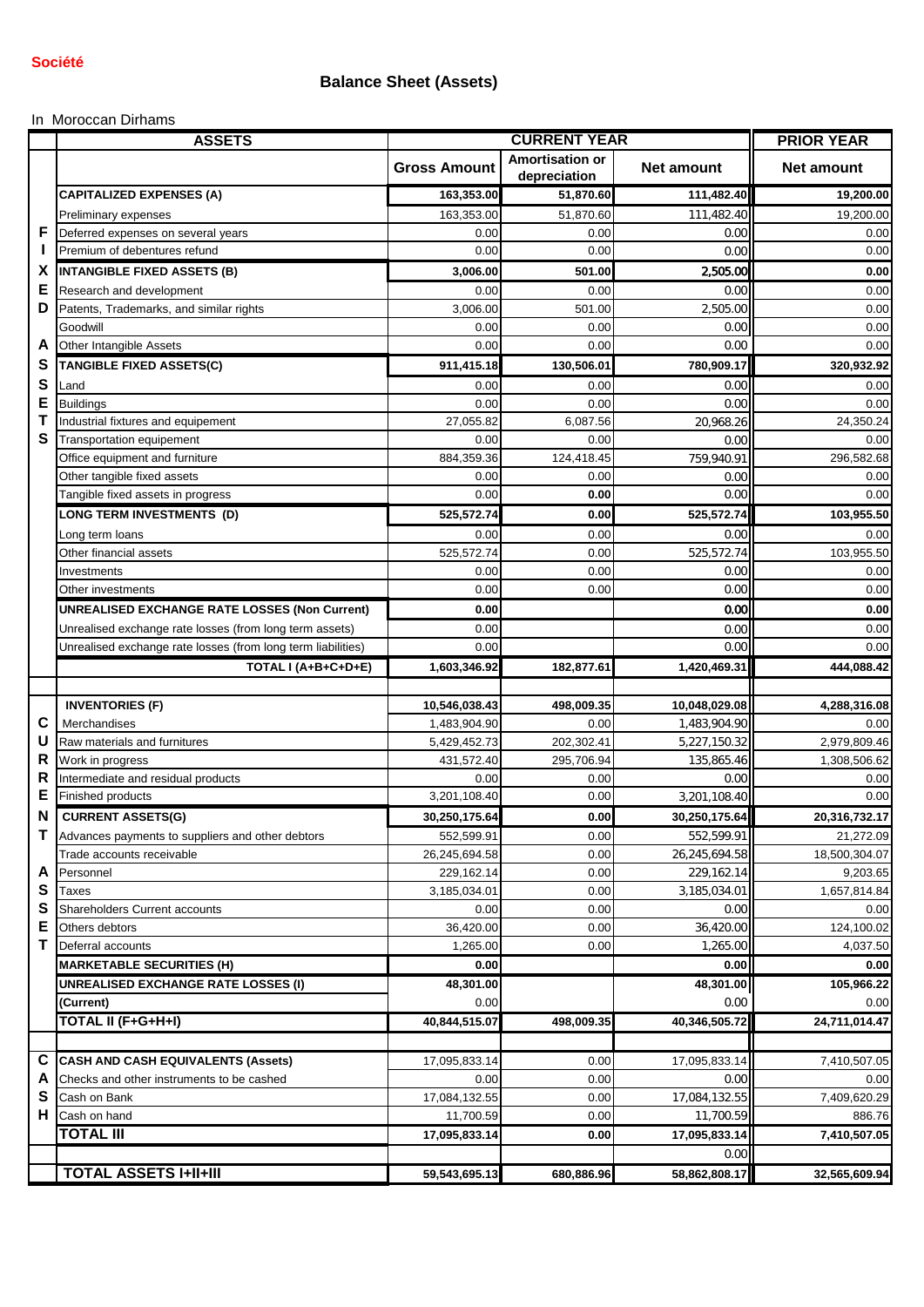#### **Société**

In Moroccan Dirhams

|        | <b>LIABILITIES</b>                                                     | <b>CURRENT YEAR</b> | <b>PRIOR YEAR</b> |
|--------|------------------------------------------------------------------------|---------------------|-------------------|
|        | Shareholder's equity (A)                                               |                     |                   |
|        | * Common stock (1)                                                     | 12,235,300.00       | 800,000.00        |
|        | (Minus) Common stock subscribed but not called-up<br>called-up capital |                     |                   |
|        | Paid-in capital: 800,000.00                                            |                     |                   |
| С      | Issuance, merger and contribution premium                              |                     |                   |
| А      | <b>Revaluation reserve</b>                                             |                     |                   |
| Р      | * Legal reserve                                                        |                     |                   |
|        |                                                                        |                     |                   |
| Τ      | * Others reserves                                                      |                     |                   |
| А      | * Profit/ loss account brought forward (2)                             | $-7,465,655.86$     | $-1,920,158.14$   |
|        | * Not yet allocated income (2)                                         | 0.00                | 0.00              |
|        | * Net income / loss of the year                                        | $-5,239,184.06$     | $-5,545,497.72$   |
| А      | <b>Total Shareholders Net Equity (A)</b>                               | -469,539.92         | $-6,665,655.86$   |
| N      | <b>RELATED EQUITY (B)</b>                                              |                     |                   |
| D      | * Investment Subsidy                                                   |                     |                   |
|        | * Regulatory provisions                                                |                     |                   |
|        |                                                                        |                     |                   |
| R<br>E |                                                                        |                     |                   |
| S      |                                                                        |                     |                   |
| E      | <b>FINANCIAL LIABILITIES (C)</b>                                       |                     |                   |
| R      | * Debenture Loans                                                      |                     |                   |
| v      | * Other financial liabilities                                          |                     |                   |
| Е      |                                                                        |                     |                   |
| S      |                                                                        |                     |                   |
|        |                                                                        |                     |                   |
|        |                                                                        |                     |                   |
|        | PROVISION FOR CONTINGENCIES AND LOSSES(D)                              | 0.00                | 60,198.16         |
|        | Provision for contingencies                                            |                     | 60,198.16         |
|        | Provision for losses                                                   |                     |                   |
|        | UNREALISED EXCHANGE RATE GAINS (Non current) (E)                       |                     |                   |
|        | Unrealised exchange rate gains from long term assets                   |                     |                   |
|        | Unrealised exchange rate gains from long term liabilities              |                     |                   |
|        |                                                                        |                     |                   |
|        | <b>Total I</b><br>$(A+B+C+D+E)$                                        | $-469,539.92$       | $-6,605,457.70$   |
|        |                                                                        |                     |                   |
| L      | <b>CURRENT LIABILITIES (F)</b>                                         | 58,889,630.82       | 38,533,019.11     |
| н      | Trade accounts payable                                                 | 26,284,372.22       | 24,639,210.18     |
| A      | Clients in credit, Advance payments received                           | 337,856.99          | 0.00              |
| в      | Personnel                                                              | 745,053.21          | 380,028.21        |
|        | Social security liabilities                                            | 693,387.81          | 320,384.44        |
|        | Taxes                                                                  | 1,514,311.12        | 1,146,839.34      |
|        | Shareholders current accounts                                          | 29,311,852.47       | 12,043,359.92     |
| Τ      | Others debts                                                           | 2,797.00            | 3,197.02          |
| L      | Deferral accounts                                                      | 0.00                | 0.00              |
| Е      | OTHER PROVISION FOR CONTINGENCIES AND LOSSES (G)                       | 48,301.00           | 105,966.22        |
| S      | UNREALISED EXCHANGE RATE GAINS (Current) (H)                           | 394,416.27          | 592,280.47        |
|        | <b>Total II</b><br>(F+G+H)                                             | 59,332,348.09       | 39,231,265.80     |
|        |                                                                        |                     |                   |
| C      | <b>CASH LIABILITIES</b>                                                |                     |                   |
| A      | Discounts credit                                                       |                     |                   |
| S      | Short term credit facility                                             |                     |                   |
| н      | <b>Bank Overdrafts</b>                                                 |                     |                   |
|        | <b>Total III</b>                                                       |                     |                   |
|        |                                                                        |                     |                   |
|        | <b>TOTAL LIABILITIES I+II+III</b>                                      | 58,862,808.17       | 32,565,609.94     |

(1) Debtor share capital (-)

(2) Income  $(+)$  Loss  $(-)$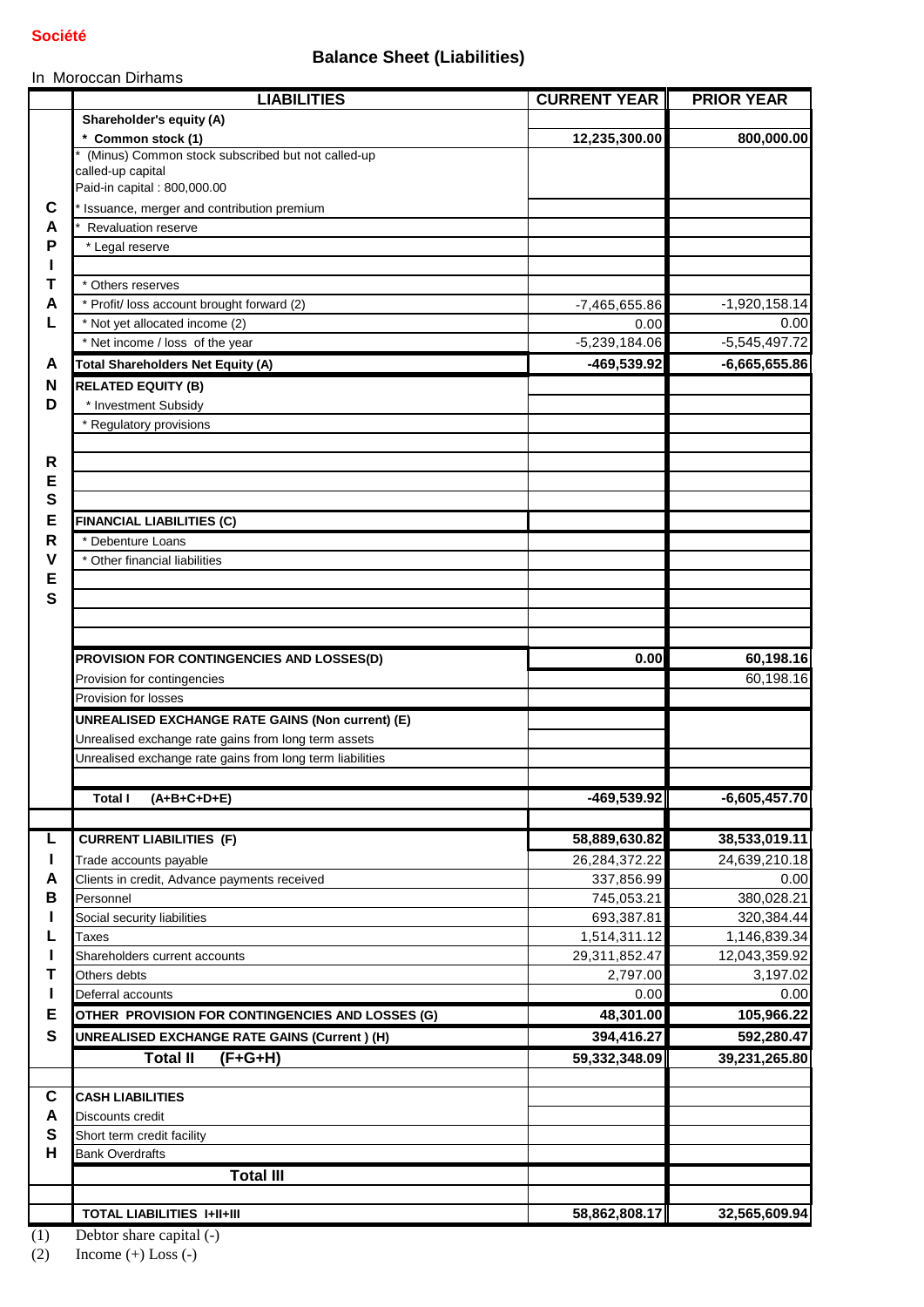#### **Société**

#### **INCOME STATEMENT**

In Moroccan Dirhams

|             |     | <b>ITEM</b>                                                                                       | <b>CURRENT YEAR</b>   |                |                   | <b>PRIOR YEAR</b> |
|-------------|-----|---------------------------------------------------------------------------------------------------|-----------------------|----------------|-------------------|-------------------|
|             |     |                                                                                                   | related to the period | related to the | <b>Net amount</b> |                   |
|             |     |                                                                                                   |                       | prior periods  |                   | Net amount        |
|             |     |                                                                                                   | $\mathbf{1}$          | $\mathbf{2}$   | $3 = 2 + 1$       | 4                 |
| $\bf{O}$    | I.  | <b>OPERATING REVENUE</b>                                                                          |                       |                |                   |                   |
| P           |     | Sales of merchandise                                                                              | 54,875,707.78         | 0.00           | 54,875,707.78     | 23,665,373.59     |
| E           |     | Sales of goods and services                                                                       | 0.00                  | 0.00           | 0.00              | 0.00              |
| R           |     | <b>Turnover</b>                                                                                   | 54,875,707.78         | 0.00           | 54,875,707.78     | 23,665,373.59     |
| A           |     | Finished Goods inventory change (+/-) (1)                                                         | 2,028,888.34          | 0.00           | 2,028,888.34      | 1,603,792.46      |
| т           |     | Self constructed capital asset                                                                    | 0.00                  | 0.00           | 0.00              | 0.00              |
| I           |     |                                                                                                   | 0.00                  | 0.00           | 0.00              | 0.00              |
| N           |     | <b>Opertaing Subsidy</b>                                                                          |                       |                |                   |                   |
| G           |     | Others operating income                                                                           | 6,739,832.81          | 0.00           | 6,739,832.81      | 1,563,738.30      |
|             |     | Reversal of operating provisions-charges transfer                                                 | 943,984.17            | 0.00           | 943,984.17        | 4,250.00          |
|             |     | <b>TOTAL I</b>                                                                                    | 64,588,413.10         | 0.00           | 64,588,413.10     | 26,837,154.35     |
|             | Ш   | <b>OPERATING EXPENSES</b>                                                                         |                       |                |                   |                   |
|             |     | Purchase of goods for resale (2)                                                                  | 28,324,794.58         | 0.00           | 28,324,794.58     | 17,010,945.48     |
|             |     | Purchase of materials and supplies (2)                                                            | 10,040,511.84         | 38.980.50      | 10,079,492.34     | 2,384,783.14      |
|             |     | Other external expenses                                                                           | 18,749,618.61         | 287,369.67     | 19,036,988.28     | 7,246,488.30      |
|             |     | Taxes                                                                                             | 1,581,541.32          | 3,159.89       | 1,584,701.21      | 1,258,691.67      |
|             |     | Personnel expenses                                                                                | 10,045,521.89         | 0.00           | 10,045,521.89     | 3,848,442.30      |
|             |     | Other operating expenses                                                                          | 0.00                  | 0.00           | 0.00              | 0.00              |
|             |     | Operating allowances (for depreciation and risks)                                                 | 1,153,356.66          | 0.00           | 1,153,356.66      | 327,291.03        |
|             |     | <b>TOTAL II</b>                                                                                   | 69,895,344.90         | 329,510.06     | 70,224,854.96     | 32,076,641.92     |
|             | Ш   | <b>OPERATING INCOME / LOSS (I - II)</b>                                                           |                       |                | $-5,636,441.86$   | $-5,239,487.57$   |
| F           | IV  | <b>FINANCIAL REVENUE</b>                                                                          |                       |                |                   |                   |
| 1           |     | Revenue from investment and others                                                                |                       |                |                   |                   |
| N           |     | Exchange gains                                                                                    | 1,156,063.13          | 22,914.54      | 1,178,977.67      | 7,684.21          |
| A           |     | Interests and other financial revenue                                                             | 0.00                  | 0.00           | 0.00              | 0.00              |
| N           |     | Reversal of financial provisions - charges transfer                                               | 57,665.22             | 0.00           | 57,665.22         | 60,198.16         |
| $\mathbf C$ |     | <b>TOTAL IV</b>                                                                                   | 1,213,728.35          | 22.914.54      | 1.236.642.89      | 67.882.37         |
| 1           | v   | <b>FINANCIAL EXPENSES</b>                                                                         |                       |                |                   |                   |
| A           |     | Interests expenses                                                                                | 699.695.32            | 0.00           | 699,695.32        | 243,563.61        |
| L           |     | Exchange losses                                                                                   | 21,107.94             | 0.00           | 21,107.94         | 4,668.46          |
|             |     | Other fianancial expenses                                                                         | 0.00                  | 0.00           | 0.00              | 0.00              |
|             |     | Financial allowances                                                                              | 0.00                  | 0.00           | 0.00              | 105,966.22        |
|             |     | <b>TOTAL V</b>                                                                                    | 720,803.26            | 0.00           | 720,803.26        | 354,198.29        |
|             | VI  | <b>FINANCIAL INCOME (IV-V)</b>                                                                    |                       |                | 515,839.63        | -286,315.92       |
|             | VII | <b>ORDINARY INCOME (III+VI)</b>                                                                   |                       |                | $-5.120.602.23$   | $-5.525.803.49$   |
|             |     | $1)$ Change in inventories: final inventories - initial inventories increase $(1)$ decrease $(2)$ |                       |                |                   |                   |

1)Change in inventories: final inventories - initial inventories, increase (+) decrease (-)

2) Cost: purchases - inventories change

|             |              | <b>ITEM</b>                                            |           |      |                 |                 |
|-------------|--------------|--------------------------------------------------------|-----------|------|-----------------|-----------------|
|             | VII          | <b>ORDINARY INCOME (report)</b>                        |           |      | $-5,120,602.23$ | $-5,525,803.49$ |
|             |              | <b>VIII EXCEPTIONAL REVENUE</b>                        |           |      |                 |                 |
|             |              | Revenue from assets disposal                           |           |      | 0.00            |                 |
|             |              | <b>Balancing Subsidy</b>                               |           |      | 0.00            |                 |
|             |              | Reversal of Investment Subsidy                         |           |      | 0.00            |                 |
|             |              | Other extraordinary revenue                            | 467.20    |      | 467.20          | 122.19          |
|             |              | Reversal of extraordinary provisions- charges transfer |           |      | 0.00            |                 |
|             |              | <b>TOTAL VIII</b>                                      | 467.20    | 0.00 | 467.20          | 122.19          |
| N           | IX           | <b>EXCEPTIONAL EXPENSES</b>                            |           |      |                 |                 |
| $\bf{0}$    |              | Net value of sold assets                               | 0.00      |      | 0.00            | 0.00            |
| N           |              | <b>Granted Subsidies</b>                               | 0.00      |      | 0.00            | 0.00            |
| $\mathbf C$ |              | Others extraordinary expenses                          | 53,184.03 |      | 53,184.03       | 19,816.42       |
| U           |              | Extraordinary allowances                               | 0.00      |      | 0.00            | 0.00            |
| $\bf{R}$    |              | <b>TOTAL IX</b>                                        | 53,184.03 | 0.00 | 53,184.03       | 19,816.42       |
| R           | $\mathsf{x}$ | <b>EXCEPTIONAL INCOME / LOSS (VIII - IX)</b>           |           |      | $-52,716.83$    | $-19,694.23$    |
| E           | XI           | <b>INCOME / LOSS BEFORE TAXES(VII + X)</b>             |           |      | $-5,173,319.06$ | $-5,545,497.72$ |
| N           | XII          | <b>INCOME TAX</b>                                      |           |      | 65,865.00       | 0.00            |
| T           |              | XIII NET INCOME / LOSS (XI - XII)                      |           |      | $-5,239,184.06$ | $-5,545,497.72$ |
|             |              |                                                        |           |      |                 |                 |
|             |              | XIV TOTAL OF REVENUES (I+IV+VII)                       |           |      | 65,825,523.19   | 26,905,158.91   |
|             |              | XV TOTAL OF EXPENSES ( II+V+IX+XIII )                  |           |      | 71,064,707.25   | 32,450,656.63   |
|             |              | <b>XVI NET INCOME</b>                                  |           |      | $-5,239,184.06$ | $-5,545,497.72$ |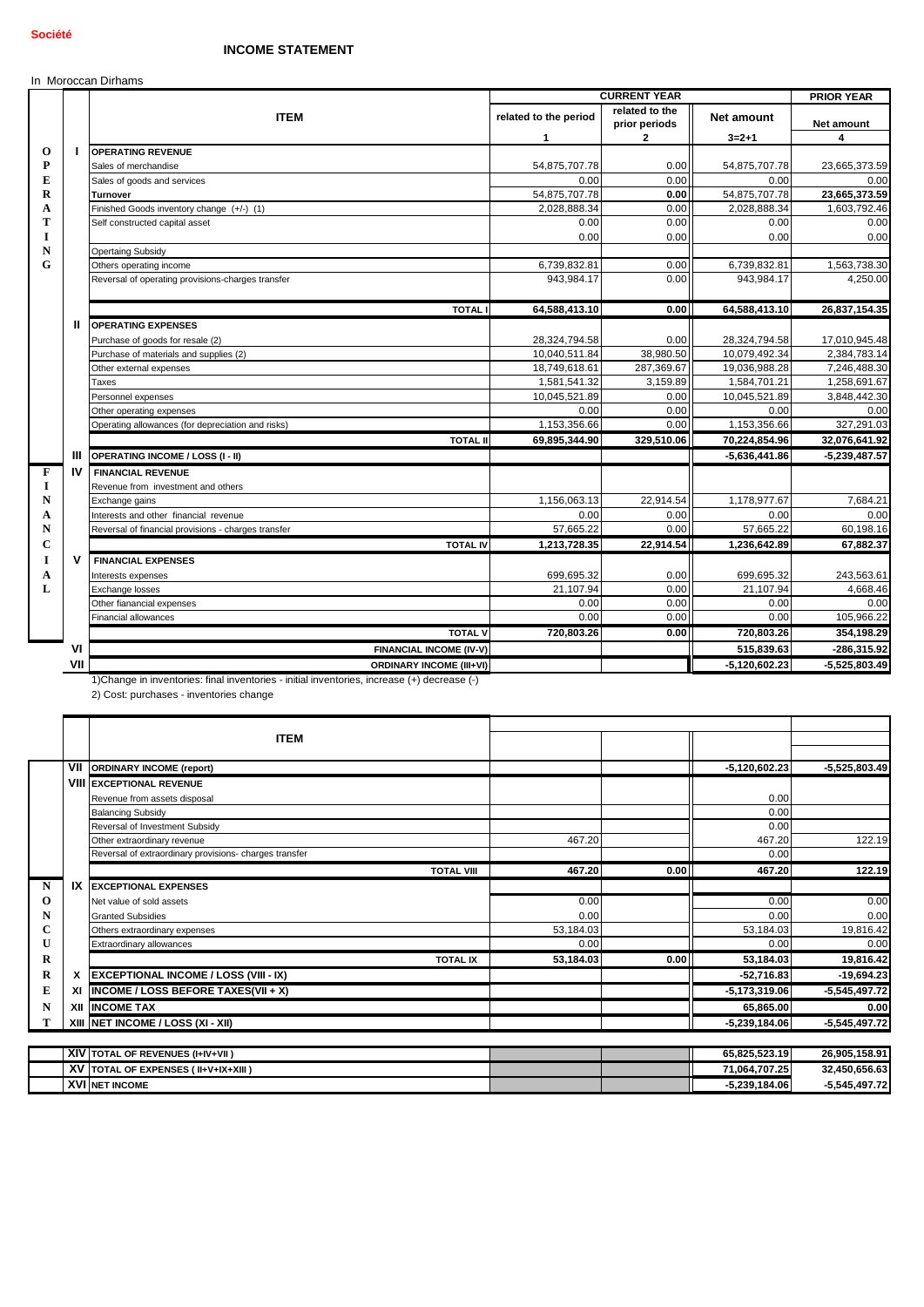# **Balance Sheet (Assets)**

IN INR

|    | <b>ASSETS</b>                                                                          | <b>CURRENT YEAR</b>            |                                 |                                | <b>PRIOR YEAR</b>            |  |
|----|----------------------------------------------------------------------------------------|--------------------------------|---------------------------------|--------------------------------|------------------------------|--|
|    |                                                                                        | <b>Gross Amount</b>            | Amortisation or<br>depreciation | <b>Net amount</b>              | <b>Net amount</b>            |  |
|    | <b>CAPITALIZED EXPENSES (A)</b>                                                        | 1,190,717.13                   | 378,096.59                      | 812,620.54                     | 124,432.92                   |  |
|    | Preliminary expenses                                                                   | 1,190,717.13                   | 378,096.59                      | 812,620.54                     | 124,432.92                   |  |
| F  | Deferred expenses on several years                                                     | 0.00                           | 0.00                            | 0.00                           |                              |  |
| J. | Premium of debentures refund                                                           | 0.00                           | 0.00                            | 0.00                           |                              |  |
| X  | <b>INTANGIBLE FIXED ASSETS (B)</b>                                                     | 21,911.42                      | 3,651.90                        | 18,259.51                      |                              |  |
| Е  | Research and development                                                               | 0.00                           | 0.00                            | 0.00                           |                              |  |
| D  | Patents, Trademarks, and similar rights                                                | 21,911.42                      | 3,651.90                        | 18,259.51                      |                              |  |
|    | Goodwill                                                                               | 0.00                           | 0.00                            | 0.00                           |                              |  |
| A  | Other Intangible Assets                                                                | 0.00                           | 0.00                            | 0.00                           |                              |  |
| S  | <b>TANGIBLE FIXED ASSETS(C)</b>                                                        | 6,643,512.29                   | 951,287.95                      | 5,692,224.34                   | 2,079,928.19                 |  |
| S  | Land                                                                                   | 0.00                           | 0.00                            | 0.00                           |                              |  |
| E  | <b>Buildings</b>                                                                       | 0.00                           | 0.00                            | 0.00                           |                              |  |
| Т  | Industrial fixtures and equipement                                                     | 197,216.02                     | 44,373.61                       | 152,842.41                     | 157,811.02                   |  |
| S  | Transportation equipement                                                              | 0.00                           | 0.00                            | 0.00                           |                              |  |
|    | Office equipment and furniture                                                         | 6,446,296.27                   | 906,914.35                      | 5,539,381.93                   | 1,922,117.17                 |  |
|    | Other tangible fixed assets                                                            | 0.00                           | 0.00                            | 0.00                           |                              |  |
|    | Tangible fixed assets in progress                                                      | 0.00                           | 0.00                            | 0.00                           |                              |  |
|    | LONG TERM INVESTMENTS (D)                                                              | 3,831,019.09                   | 0.00                            | 3,831,019.09                   | 673,723.27                   |  |
|    | ong term loans                                                                         | 0.00                           | 0.00                            | 0.00                           |                              |  |
|    | Other financial assets                                                                 | 3,831,019.09                   | 0.00                            | 3,831,019.09                   | 673,723.27                   |  |
|    | Investments                                                                            | 0.00                           | 0.00                            | 0.00                           |                              |  |
|    | Other investments                                                                      | 0.00                           | 0.00                            | 0.00                           |                              |  |
|    | <b>UNREALISED EXCHANGE RATE LOSSES (Non Current)</b>                                   | 0.00                           | 0.00                            | 0.00                           |                              |  |
|    | Unrealised exchange rate losses (from long term assets)                                | 0.00                           | 0.00                            | 0.00                           |                              |  |
|    | Unrealised exchange rate losses (from long term liabilities)                           | 0.00                           | 0.00                            | 0.00                           |                              |  |
|    | TOTAL I (A+B+C+D+E)                                                                    |                                |                                 |                                |                              |  |
|    |                                                                                        |                                |                                 |                                |                              |  |
|    |                                                                                        | 11,687,159.93<br>0.00          | 1,333,036.44<br>0.00            | 10,354,123.48<br>0.00          | 2,878,084.38                 |  |
|    | <b>INVENTORIES (F)</b>                                                                 | 76,872,469.82                  | 3,630,103.28                    | 73,242,366.54                  | 27,792,067.92                |  |
| С  | Merchandises                                                                           | 10,816,519.91                  | 0.00                            | 10,816,519.91                  |                              |  |
| U  | Raw materials and furnitures                                                           | 39,576,514.34                  | 1,474,628.22                    | 38,101,886.11                  | 19,311,791.70                |  |
| R  | Work in progress                                                                       | 3,145,829.26                   | 2,155,475.06                    | 990.354.20                     | 8,480,276.22                 |  |
| R  | Intermediate and residual products                                                     | 0.00                           | 0.00                            | 0.00                           |                              |  |
| Е  | <b>Finished products</b>                                                               | 23,333,606.31                  | 0.00                            | 23,333,606.31                  |                              |  |
| N  | <b>CURRENT ASSETS(G)</b>                                                               | 220.500.402.06                 | 0.00                            | 220,500,402.06                 | 131.670.331.63               |  |
| т  |                                                                                        |                                |                                 |                                |                              |  |
|    | Advances payments to suppliers and other debtors<br>Trade accounts receivable          | 4,028,026.28<br>191,310,829.93 | 0.00<br>0.00                    | 4,028,026.28<br>191,310,829.93 | 137,861.89<br>119,898,276.54 |  |
| A  | Personnel                                                                              | 1,670,414.90                   | 0.00                            | 1,670,414.90                   | 59,647.76                    |  |
| S  | <b>Taxes</b>                                                                           | 23,216,436.43                  | 0.00                            | 23,216,436.43                  | 10,744,101.36                |  |
| S  | Shareholders Current accounts                                                          | 0.00                           | 0.00                            | 0.00                           |                              |  |
| Е  | Others debtors                                                                         | 265,473.65                     | 0.00                            | 265,473.65                     | 804,277.51                   |  |
| Т  | Deferral accounts                                                                      | 9,220.87                       | 0.00                            | 9,220.87                       | 26,166.56                    |  |
|    | <b>MARKETABLE SECURITIES (H)</b>                                                       | 0.00                           | 0.00                            | 0.00                           |                              |  |
|    | <b>UNREALISED EXCHANGE RATE LOSSES (I)</b>                                             | 352,076.96                     | 0.00                            | 352,076.96                     | 686,754.50                   |  |
|    | (Current)                                                                              | 0.00                           | 0.00                            | 0.00                           |                              |  |
|    | TOTAL II (F+G+H+I)                                                                     | 297,724,948.84                 | 3,630,103.28                    | 294,094,845.56                 | 160,149,154.05               |  |
|    |                                                                                        | 0.00                           | 0.00                            | 0.00                           |                              |  |
| C  |                                                                                        |                                | 0.00                            |                                |                              |  |
| A  | <b>CASH AND CASH EQUIVALENTS (Assets)</b><br>Checks and other instruments to be cashed | 124,615,411.35<br>0.00         |                                 | 124,615,411.35                 | 48,026,617.30                |  |
| S  | Cash on Bank                                                                           |                                | 0.00<br>0.00                    | 0.00                           | 48,020,870.32                |  |
| н  | Cash on hand                                                                           | 124,530,123.10<br>85,288.26    | 0.00                            | 124,530,123.10<br>85,288.26    | 5,746.99                     |  |
|    | <b>TOTAL III</b>                                                                       | 124,615,411.35                 | 0.00                            | 124,615,411.35                 | 48,026,617.30                |  |
|    |                                                                                        | 0.00                           | 0.00                            | 0.00                           |                              |  |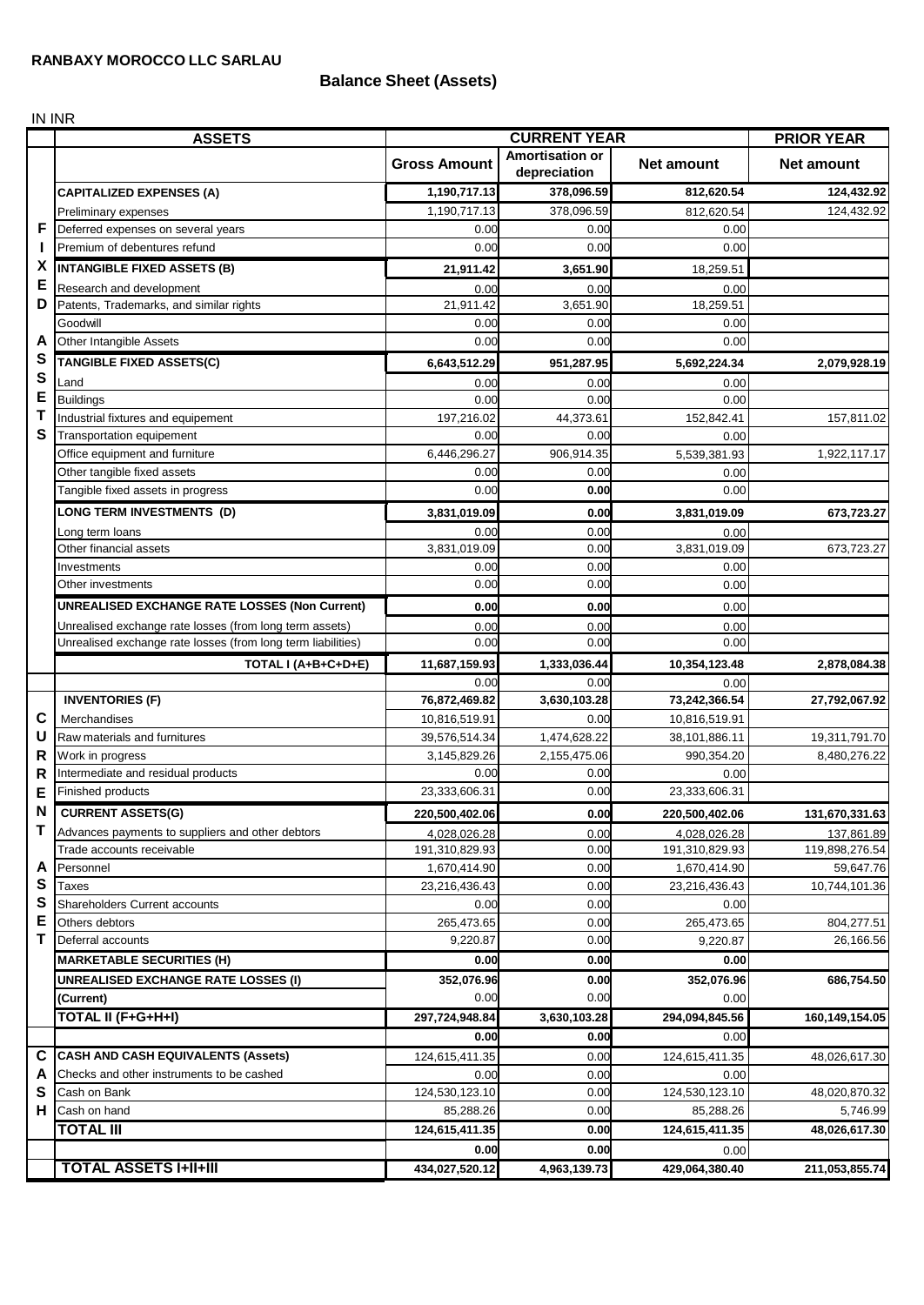# **Balance Sheet (Liabilities)**

|     | <b>LIABILITIES</b>                                        | <b>CURRENT YEAR</b> | <b>PRIOR YEAR</b> |
|-----|-----------------------------------------------------------|---------------------|-------------------|
|     | Shareholder's equity (A)                                  |                     |                   |
|     | * Common stock (1)                                        | 89,185,881.15       | 5,184,705.12      |
|     | (Minus) Common stock subscribed but not called-up         |                     |                   |
|     | called-up capital                                         |                     |                   |
|     | Paid-in capital: 800,000.00                               | 0.00                | 5,184,705.12      |
| С   | Issuance, merger and contribution premium                 | 0.00                |                   |
| А   | Revaluation reserve                                       | 0.00                |                   |
| Р   | * Legal reserve                                           | 0.00                |                   |
|     |                                                           | 0.00                |                   |
| т   | Others reserves                                           | 0.00                |                   |
| А   | * Profit/ loss account brought forward (2)                | $-55,469,591.03$    | $-12,444,317.17$  |
| L   | * Not yet allocated income (2)                            | 0.00                |                   |
|     | * Net income / loss of the year                           | $-37,138,873.26$    | $-34,358,721.93$  |
| A   | <b>Total Shareholders Net Equity (A)</b>                  | $-3,422,583.14$     | -41,618,333.99    |
| N   | <b>RELATED EQUITY (B)</b>                                 | 0.00                |                   |
| D   | * Investment Subsidy                                      | 0.00                |                   |
|     | Regulatory provisions                                     | 0.00                |                   |
|     |                                                           | 0.00                |                   |
| R   |                                                           | 0.00                |                   |
| E   |                                                           | 0.00                |                   |
| S   |                                                           | 0.00                |                   |
| E   | FINANCIAL LIABILITIES (C)                                 | 0.00                |                   |
| R   |                                                           |                     |                   |
| ٧   | Debenture Loans                                           | 0.00                |                   |
| E   | Other financial liabilities                               | 0.00                |                   |
| S   |                                                           | 0.00                |                   |
|     |                                                           | 0.00                |                   |
|     |                                                           | 0.00                |                   |
|     |                                                           | 0.00                |                   |
|     | PROVISION FOR CONTINGENCIES AND LOSSES(D)                 | 0.00                | 0.00              |
|     | Provision for contingencies                               | 0.00                |                   |
|     | Provision for losses                                      | 0.00                |                   |
|     | UNREALISED EXCHANGE RATE GAINS (Non current) (E)          | 0.00                |                   |
|     | Unrealised exchange rate gains from long term assets      | 0.00                |                   |
|     | Unrealised exchange rate gains from long term liabilities | 0.00                |                   |
|     |                                                           | 0.00                |                   |
|     | Total I<br>$(A+B+C+D+E)$                                  | $-3,422,583.14$     | $-41.618.333.99$  |
|     |                                                           | 0.00                |                   |
| L   | <b>CURRENT LIABILITIES (F)</b>                            | 429,259,896.79      | 249,727,926.83    |
| н   | Trade accounts payable                                    | 191,592,760.03      | 159,683,798.96    |
| Α   | Clients in credit, Advance payments received              | 2,462,716.35        |                   |
| В   | Personnel                                                 | 5,430,862.10        | 2,462,917.76      |
|     | Social security liabilities                               | 5,054,261.26        | 2,076,373.56      |
|     | Taxes                                                     | 11,038,157.75       | 7,432,529.75      |
|     | Shareholders current accounts                             | 213,660,751.32      | 78,051,587.30     |
| л   | Others debts                                              | 20,387.97           | 20,719.51         |
|     | Deferral accounts                                         |                     |                   |
| Е   |                                                           | 0.00                |                   |
|     | OTHER PROVISION FOR CONTINGENCIES AND LOSSES (G)          | 352,076.96          | 686,754.50        |
| S   | UNREALISED EXCHANGE RATE GAINS (Current ) (H)             | 2,874,989.79        | 2,257,508.39      |
|     | <b>Total II</b><br>(F+G+H)                                | 432,486,963.54      | 252,672,189.72    |
|     |                                                           | 0.00                |                   |
| C   | <b>CASH LIABILITIES</b>                                   | 0.00                |                   |
| A   | Discounts credit                                          | 0.00                |                   |
| S   | Short term credit facility                                | 0.00                |                   |
| н   | <b>Bank Overdrafts</b>                                    | 0.00                |                   |
|     | <b>Total III</b>                                          | 0.00                |                   |
|     |                                                           | 0.00                |                   |
|     | <b>TOTAL LIABILITIES I+II+III</b>                         | 429,064,380.40      | 211,053,855.74    |
| (1) | Debtor share capital (-)                                  |                     |                   |

(2) Income  $(+)$  Loss  $(-)$